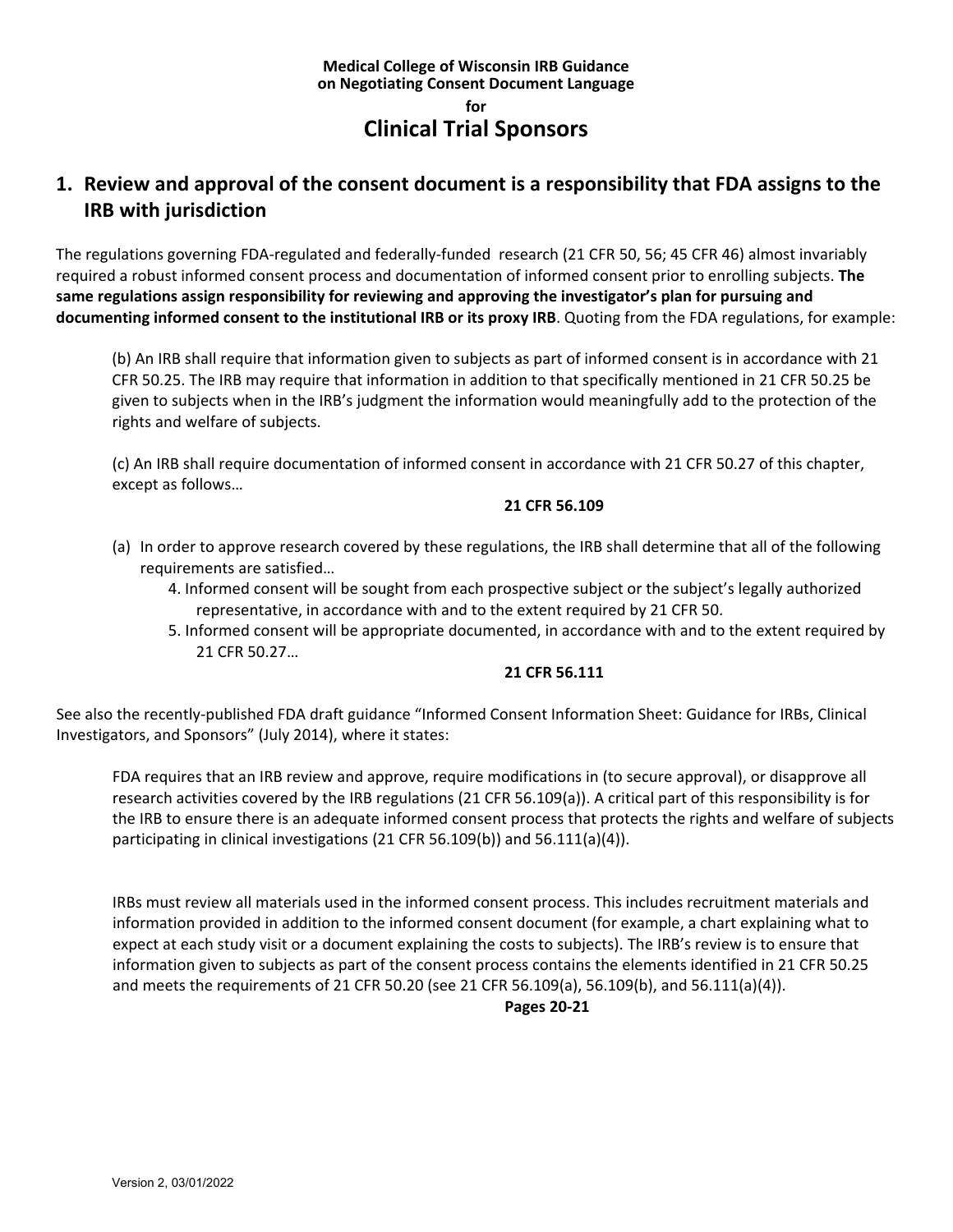The IRB has the authority and responsibility to require that information given to subjects as part of informed consent be in accordance with 21 CFR 50.25. In its review of a clinical investigation, the IRB can disapprove a clinical investigation if informed consent will not be obtained in accordance with the informed consent regulations (21 CFR 56.111(a)(4)).

Investigators must use an IRB‐approved written consent form when documenting informed consent, in accordance with 21 CFR 50.27, except as provided in 21 CFR 56.109(c). Thus, the IRB should review the adequacy and appropriateness of all wording in the consent materials, as well as the overall length and presentation of information. Consent forms that are long, complex, legalistic, and have a high reading level may overwhelm potential subjects and may inhibit reading of the full document and understanding of the relevant information.

The IRB should ensure that technical and scientific concepts and terms are explained, or common terms substituted, so that the anticipated subject population can understand all provided information (21 CFR 50.20). Pictures or diagrams may be used to improve understanding of medical terms of how an investigational product functions. IRBs may wish to evaluate, through subject interviews, how well the consent materials communicate critical information.

#### **Page 22**

All information given to subjects as part of the consent process is to be reviewed and approved by the IRB (21 CFR 56.109(a) and (b)).

**Page 24**

When new information or changes in the clinical investigation require revisions of the consent form (and any accompanying changes to the protocol), such revisions must be reviewed and approved by the IRB before the revisions are initiated, except when necessary to eliminate apparent immediate hazards to subjects (21 CFR 56.108(a)).

### **Page 24**

FDA recommends that the clinical investigator provide the sponsor with a copy of the consent form approved by the IRB.

**Page 27**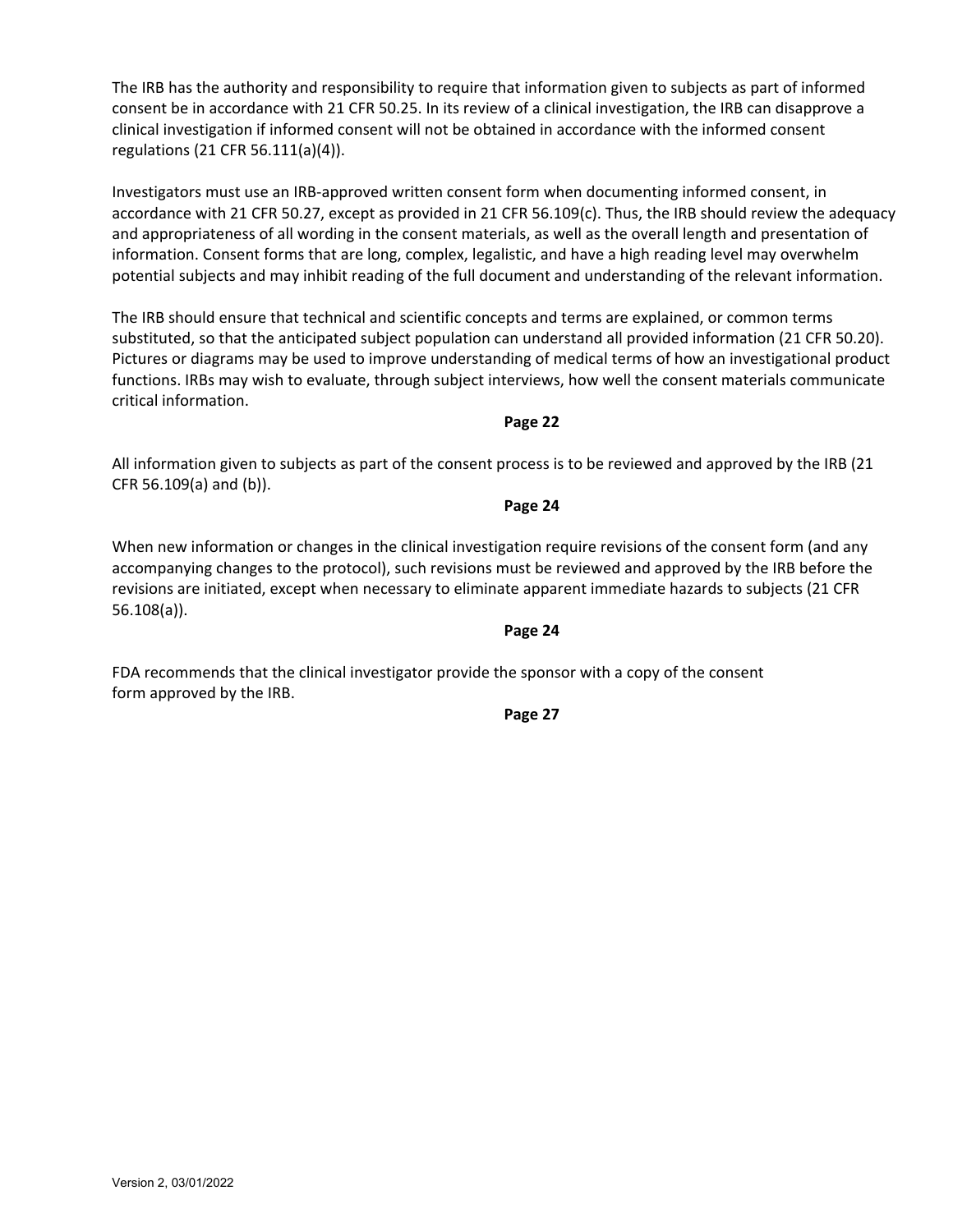# **2. Sponsor's role in Ensuring Compliance with 21 CFR 56**

Quoting directly from FDA final guidance "Sponsor‐Investigator‐IRB Interrelationship Information Sheet: Guidance for Institutions Review Boards and Clinical Investigators" (June 2014)

FDA regulations (21 CFR 312.23(a)(1)(iv)) require that a sponsor assure the FDA that a study will be conducted in compliance with the informed consent and IRB regulations (21 CFR 50 and 56). This requirement has been misinterpreted to mean that it is a sponsor's obligation to determine IRB compliance with the regulations. This is not the case. Sponsors should rely on the clinical investigator, who assures the sponsor on form FDA‐1572 for drugs and biologics or the investigator agreement for devices that the study will be reviewed by an IRB. Because clinical investigators work directly with IRBs, it is appropriate that they assure the sponsor that the IRB is functioning in compliance with the regulations.

An IRB must notify an investigator in writing of its decision to approve, disapprove or request modifications in a proposed research activity (21 CFR 56.109(e)). This correspondence should be made available to the sponsor by the clinical investigator. In the Agency's view, this required documentation provides the sponsor with reasonable assurance that an IRB complies with 21 CFR 56 and that it will be responsible for initial and continuing review of the study. Also, the sponsor and, in fact, anyone who is interested, may obtain an Establishment Inspection Report from an FDA inspection of an IRB. These reports summarize the conditions observed during the IRB inspection. FDA, however, does not certify IRBs.

### And also…

The sponsor may choose not to conduct, to terminate, or to discontinue studies that do not conform with the sponsor's wishes. For example, the sponsor, clinical investigator, and IRB may reach an impasse about study procedures or specific wording in an informed consent document. The FDA will not mediate such disagreements. The Agency's policy of decentralized ethical review of clinical investigations allows such decisions to be made by local IRBs, and any disagreements between a sponsor, IRB, and clinical investigator should be resolved through appropriate communication among those parties.

## **3. IRB consent document templates**

In accord with the recommendations of FDA guidance ("Informed Consent Information Sheet: Guidance for IRBs, Clinical Investigators, and Sponsors," July 2014), the MCW IRB has developed standard language in a standard format for all consent forms. On its website, the MCW IRB has published a family of consent document templates, each designed for a different type of study (e.g., clinical trial, non‐clinical community interventions, observational studies, collection of data or biospecimens for future unspecified use), and a family of as‐applicable scripted paragraphs (e.g., genetic studies, need to monitor any subject births). The MCW IRB requires its investigators to prepare consent documents within the parameters of these templates and scripted paragraphs.

Each of the consent document templates is published as a Microsoft WORD. The WORD version is provided to make it easy to edit drafts and so investigators may easily exchange drafts with sponsors.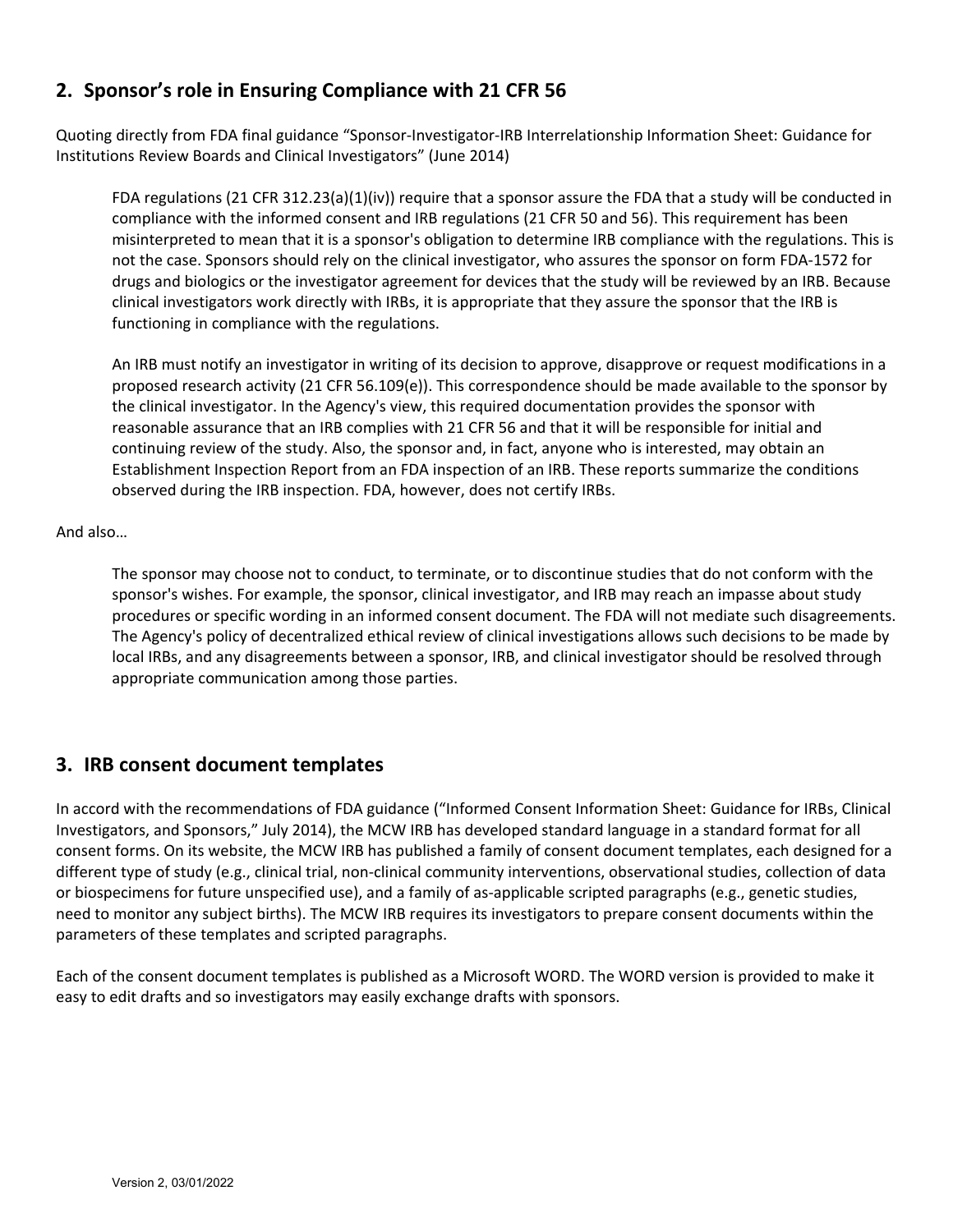## **4. Common sponsor concerns about the consent document**

### (a) Injury / liability language

The MCW IRB opposes the idea that contract liability details need to be repeated in the consent form. To quote FDA guidance again, "Consent forms that are long, complex, legalistic, and have a high reading level may overwhelm potential subjects and may inhibit reading of the full document and understanding of the relevant information."

When an industry sponsor contracts with MCW for evaluation of an investigational article, the consent document language on compensation for injuries must read:

Emergency medical treatment for injuries directly related to your participation in this research study will be provided to you. You or your health insurance will be billed for the costs of this emergency treatment. MCW will decide on a case by case basis if they will reimburse you or your insurer for emergency treatment costs. If your research-related injury requires medical care beyond this emergency treatment, you or your insurer will be responsible for the costs of this *follow‐up care.*

*At this time, there is no plan for any additional financial payments.*

If you believe that you have been injured because of your participation in this study, contact the study doctors right *away. Contact information: <PI>, <telephone number>*

### Nothing in this consent form affects any legal rights you may have nor does it release the investigator, the sponsor, *the institution, or its agents from liability for negligence.*

The MCW IRB believes that this paragraph contains basic and understandable criteria for defining a research‐related injury, and lets the subject know that MCW will decide (with reference to the clinical trial contract) which party is responsible for compensation. There is no need to parse MCW versus Sponsor liability conditions in the study consent document.

If the Sponsor is offering to pay for research-related injuries, the template language can be changed to read 'Sponsor', where it currently reads 'MCW'. The injury language is written broadly enough to avoid conflicting with the vast majority of Clinical Trial Agreements. As such, additional edits are not allowed.

### (b) HIPAA language

HIPAA research requirements are satisfied by the immutable language in the consent document template ‐‐ the sections describing the study (A through D) fulfill some of the HIPAA requirements and the more HIPA‐ specific sections E covers the rest. The MCW Compliance and General Counsel's Offices have confidence that our document language and the specific details that the investigator is called upon to insert in the free text fields – summed across the entire document – include all the requirements of 45 CFR 164.501, 164.508, 164.512(i), 164.514€, 164.528, and 164.532.

### (c) Consistency with previous versions of consent document language

The MCW IRB does not agree to match the language previous versions of consent documents used for a Sponsor's studies at MCW because regulatory requirements/guidances are ever‐changing and because the IRB perpetually tries to optimize the clarity and simplicity of the consent document.